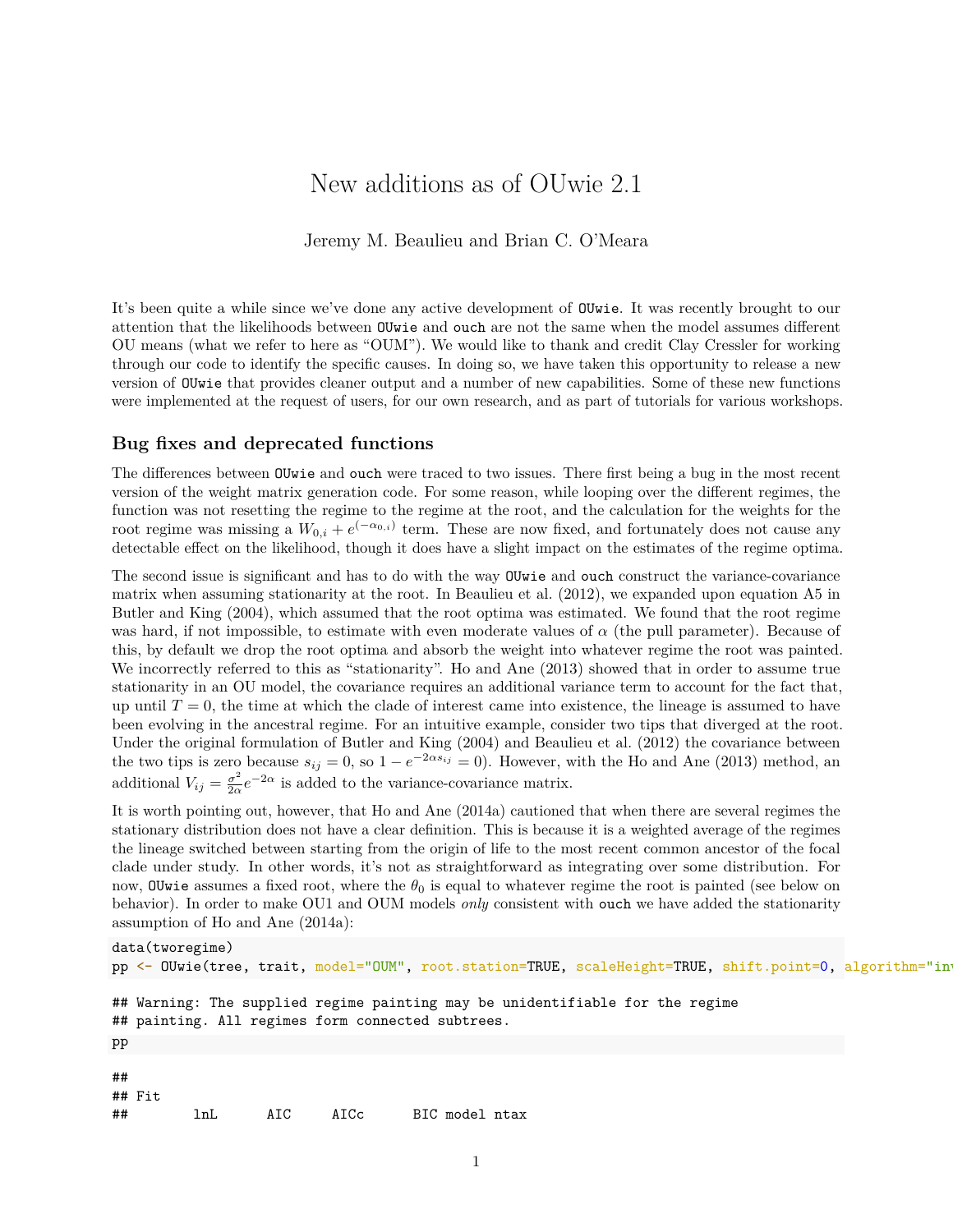```
## -19.75473 47.50945 48.18742 56.14498 OUM 64
##
##
## Rates
\# \# \frac{1}{2}## alpha 1.5935448 1.5935448
## sigma.sq 0.6912515 0.6912515
##
## Optima
\# \# \frac{1}{2}## estimate 1.6762664 0.3936621
## se 0.1921354 0.3322554
##
##
## Half life (another way of reporting alpha)
\# \# \frac{1}{2} \frac{2}{2}## 0.4349719 0.4349719
##
## Arrived at a reliable solution
compare this to the new default:
data(tworegime)
pp <- OUwie(tree, trait, model="OUM", root.station=FALSE, scaleHeight=TRUE, shift.point=0, algorithm="i
## Warning: The supplied regime painting may be unidentifiable for the regime
## painting. All regimes form connected subtrees.
pp
##
## Fit
## lnL AIC AICc BIC model ntax
## -19.51361 47.02721 47.70518 55.66274 OUM 64
##
##
## Rates
\# \# \frac{1}{2}## alpha 1.3916589 1.3916589
## sigma.sq 0.6545502 0.6545502
##
## Optima
\# \# \frac{1}{2}## estimate 1.6751330 0.2935858
## se 0.1822091 0.3797622
##
##
## Half life (another way of reporting alpha)
\# \# \frac{1}{2} \frac{2}{2}## 0.4980726 0.4980726
##
## Arrived at a reliable solution
```
Note that we have also added the new option shift.point into the function call. This allows users to alter the assumption of where the regime shifts occur. By default OUwie() assumes any regime shift occurs halfway down a branch (i.e., shift.point=0.5), whereas ouch assumes a regime shift occurs at the end of the branch (i.e, shift.point=0). Generally speaking, this will have a slight effect on estimates of  $\theta_i$  because the position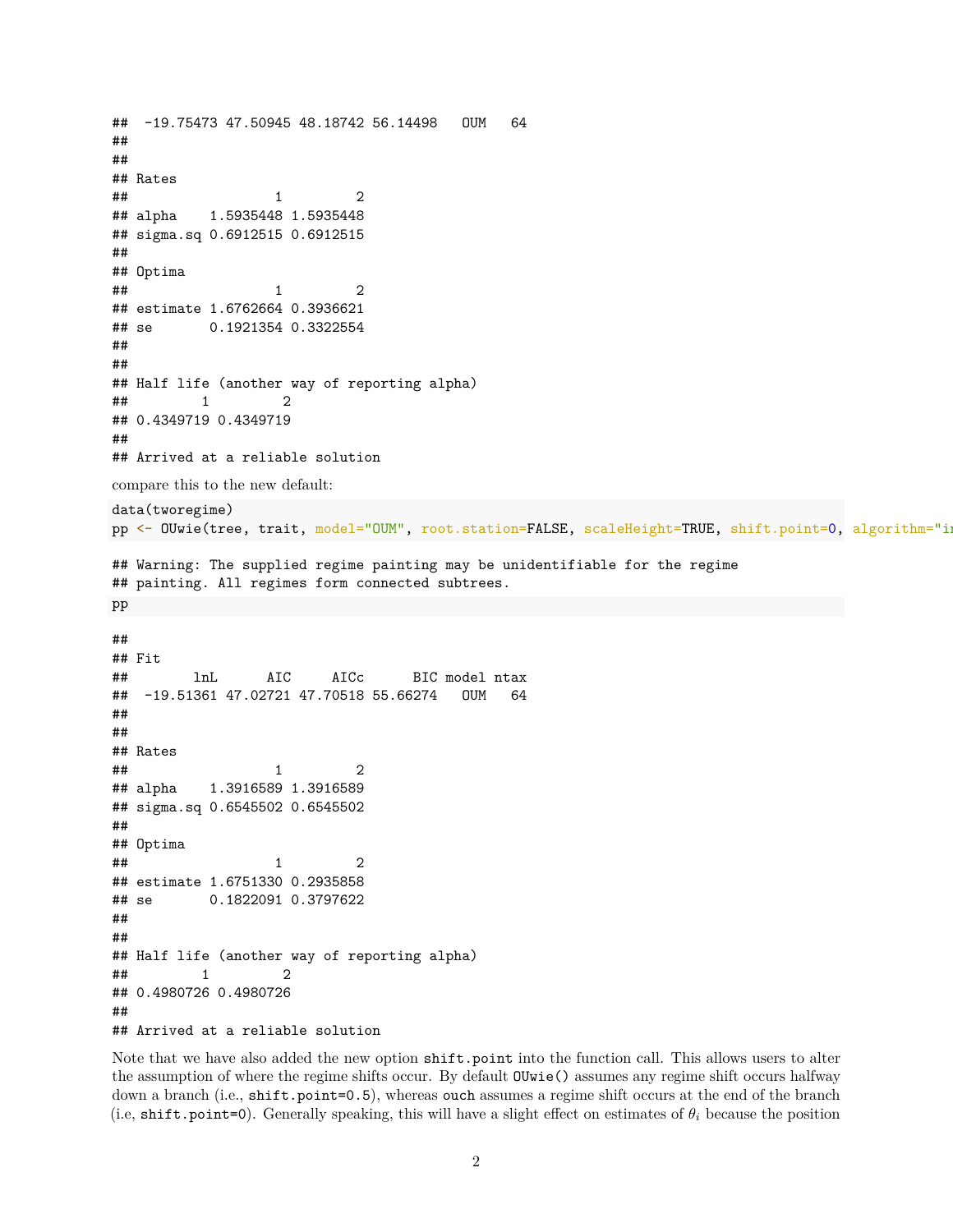of regime shift point will alter the time spent in each regime.

Finally, we note that we have removed two functions previously available: OUwie.joint() and OUwie.slice(). The OUwie.joint() function was developed for a particular study question (e.g., Leslie et al. 2014), otherwise it is not particularly useful. The function OUwie.slice() was developed and moderately tested, but it does not seem to work particularly well. Both functions are still available by request, and future work will focus on improving and understanding the behavior of OUwie.slice().

### **New Features**

#### **Idenfiability tests**

Ho and Ane (2014a) demonstrated that certain regime paintings can produce a ridge in the likelihood surface, which will lead to convergence issues. Specifically, when each regime forms a connected subtree this produces a *m* − 1 regime shifts, which is the minimal number. In these situations, the selective optima may not be separately identifiable. In this version of OUwie we have implemented a "identifiability of the regime paintings" check, as both part of the OUwie() function and as a standalone function. With OUwie() by default check.identify=TRUE, and if the check fails, the function will spit out a warning for now. However, this check can be turned off by simply changing check.identify=FALSE. The standalone function simply requires the tree with the regimes painted (either as a simmap object or with node labels) and the data set. Figure 1 depicts a similar example as the one shown in Figure 2 of Ho and Ane (2014a).

Using the trees in Figure 1, we can conduct a formal test of identifiability of the  $\theta_i$  parameters in the model. Let's try the unidentifiable case:

```
load("simUnidentifiable.Rsave")
check.identify(phy, data)
```
## The regime optima are unidentifiable.

## [1] 0

Now, the identifiable case:

```
load("simIdentifiable.Rsave")
check.identify(phy, data)
```
#### ## The regime optima are identifiable.

## [1] 1

Another way to diagnose identifiability is to look at the \$regime.weights now provided as part of the model fit output. If the weights for every taxon in a given regime are identical, then the expected values of any two taxa in this regime are also identical. This was shown in the mathematical proof of Ho and Ane (2014a, see Appendix 1). It is important to note that we have seen in simulation that even the unidentifiable cases perform well. However, this may be illusory, and we recommend this test always be used as a guide, especially in instances where the resulting model fit is unstable or seems off.

## **Contour plots**

Confidence intervals are typically estimated for each parameter individually. However, the confidence intervals calculated for *pairs* of correlated parameters can be much wider than their respective univariate confidence intervals. For example, for OU models a decrease in  $\sigma^2$  has a similar effect as an increase in  $\alpha$ : less variation at the tips. There are differences, of course, so the parameters are identifiable (greater  $\alpha$  tends to erase phylogenetic signal, whereas lower  $\sigma^2$  does not). For practical problems, it is possible to have a ridge of nearly equal likelihood where if you change just one parameter, this is enough to move it off the ridge, but if you were to change both this would result in simply sliding along the ridge. This "ridge" behavior is precisely what happens when the  $\theta_{root}$  is included in the model.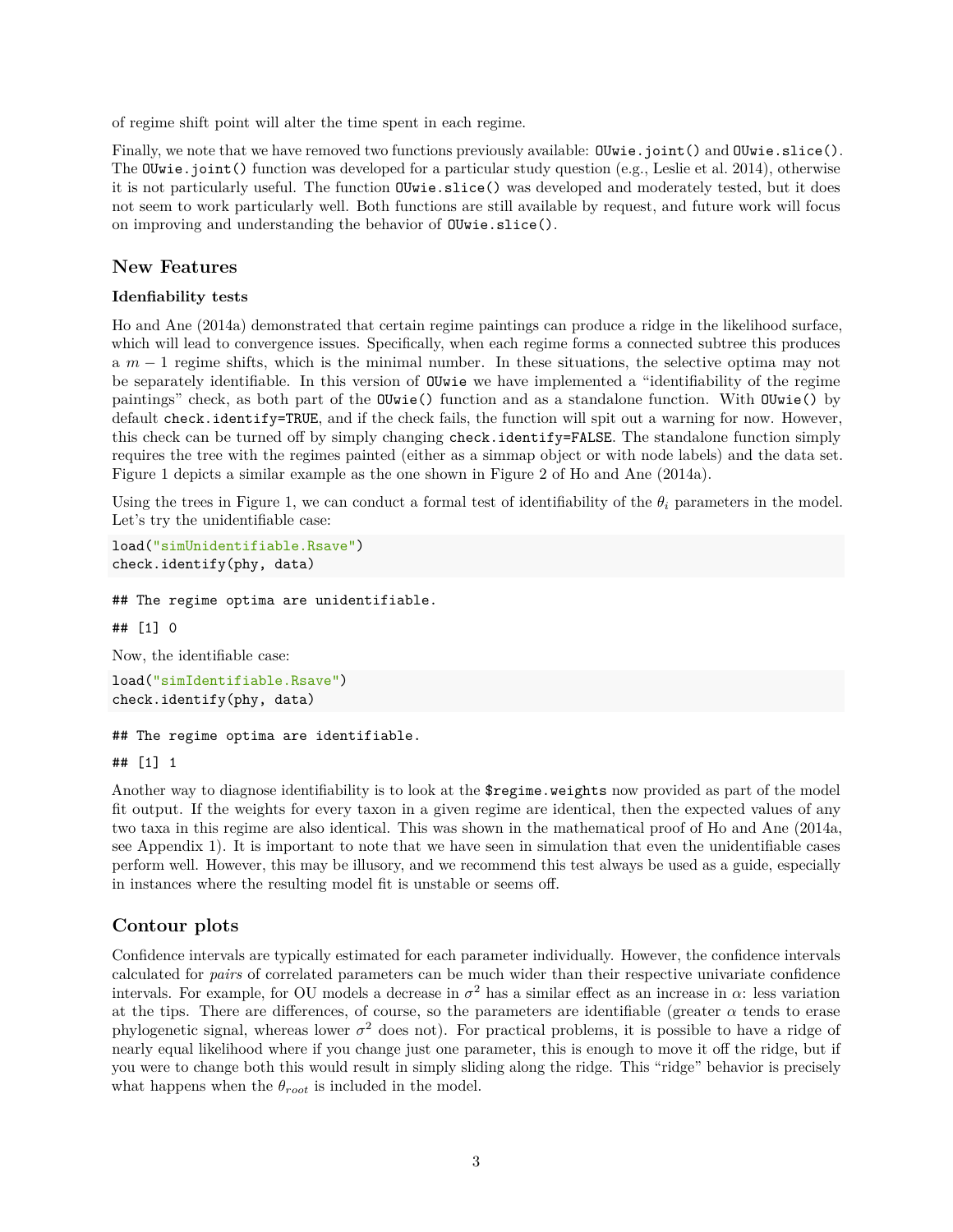

Figure 1: The edges are painted by regime, assuming an optimum *θ<sup>i</sup>* for each color. As shown in Ho and Ane (2014a) the left shows an case of unidentifiability case because every regime forms a connected component. The tree on the right shows a case of identifiability because the black regime covers two completely disconnected parts in the tree.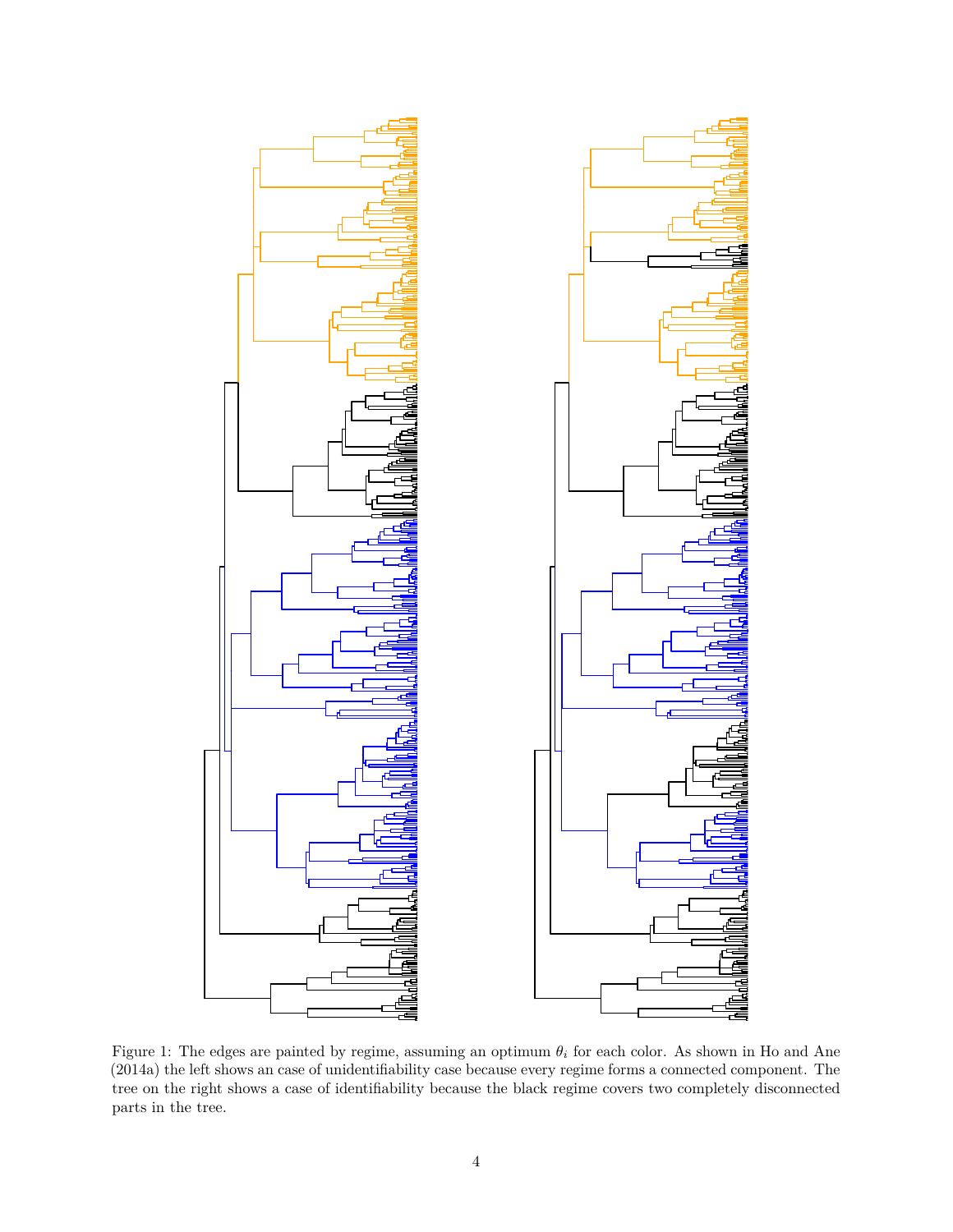We now allow users to create contour maps of the likelihood surface for any pair of parameters in a given OUwie model. Specifically, we sample a large set of points using a latin hypercube design, and one by one we use these as fixed values for our focal parameters, and we then search for the maximum likelihood estimates for the remaining parameters in the model. This step is done using the new OUwie.contour() function. We will use the trees from above, to show what a "ridge" looks likes.

load("simsOUidentify\_8") surfaceDatThetaR\_2 <- OUwie.contour(oum.root, focal.params=c("theta\_Root", "theta\_2"), focal.params.upp surfaceDatTheta1\_2 <- OUwie.contour(oum.root, focal.params=c("theta\_1", "theta\_2"), focal.params.upper=

We want to look at the likelihood surface for  $\theta_{root}$  vs.  $\theta_2$  and for  $\theta_1$  vs.  $\theta_2$ , for an OUM model with the  $\theta_{root}$ included in the model. The pair of parameters to examine is passed by focal.param, and the parameters need to be either "theta", "alpha", or "sigma.sq". For example, to look at sigma.sq from the first regime and alpha from the second regime, one would pass focal.param =  $c$  ( $"sigma.sq_1"$ ,  $"alpha_2"$ ). If the regimes are input as characters like, say, flower color, the focal parameter would be focal.param = c( "sigma.sq\_Red", "sigma.sq\_Blue"). Note that the OUwie.contour function can also be used across multiple processors  $(n \cdot \text{cores}!=\text{NULL})$ . Once the set of points have been evaluated, the plot of the likelihood surface can be generated by inputting OUwie.contour into a plotting function:

plot(surfaceDatThetaR\_2, mle.point="red", levels=c(0:20\*0.1), xlab=expression(theta[root]), ylab=expres

A few notes about the inputs for the plotting function. First, it requires an object of class OUwie.contour. Second, by default mle.point=NULL, which means the MLE point on the surface will not be plotted, unlesss a color is specified. The axis labels can be customized, or left as NULL, in which case the focal.param input from the OUwie.contour function will be used. The limits to both the x and y axes (the first two values), as well as the spacing (the third value) can be also specified. Finally, the levels and the color vector must be of the same length. In the example above, the levels correspond to the space within 2 log-likelihood from the MLE, with colors increasingly becoming lighter as the distance from the MLE increases.

Using a simulated data set, Figure 2 shows the impact of including the  $\theta_{root}$  into the model – that is, the likelihood surface forms a ridge where linear combinations of parameter values produce identical likelihoods. In such situations the MLE is undefined and the parameters are generally unidentifiable. When the *θroot* is dropped from the model, as shown in Figure 3, MLE estimates of  $\theta_1$ ,  $\theta_2$ ,  $\theta_3$  are sufficiently peaked and are clearly separately identifiable.

#### **Ancestral trait reconstruction**

Since OUwie was first released we've received a deluge of requests to allow for ancestral trait reconstruction. One such request made its way onto the public R-SIG-PHYLO discussion forum, which stimulated an important conversation about not whether or not you *could* estimate ancestral states, but, rather, *should* you. The answer is "it's complicated" and we honestly don't recommend it. In our view, the intended use case is just to visualize what the model is saying about evolution to help intuition. For example, is the model something you can believe in? But, if you don't want to listen to us regarding the merits of ancestral trait reconstructions, here is a sample of comments from other experts in the field:

*So in short, yes, you can do it, with any number of methods. But why? If you can answer your biological question with methods that do not involve estimation of a parameter that is inherently fraught with error, it might be better to go another way. Bottom line - use caution and be thoughtful!* – Marguerite Butler

*I would add an extra caveat to Marguerite's excellent post: Most researchers work with extant taxa only, ignoring extinction. This causes a massive ascertainment bias, and the character states of the extinct taxa can often be very different to the ancestral state reconstructions, particularly if the evolutionary model is wrong. E.g. there has been an evolutionary trend for example. Ancestral state reconstructions based only on extant taxa should be treated as hypotheses to be tested with fossil data. I wouldn't rely on them for much more.* – Simone Blomberg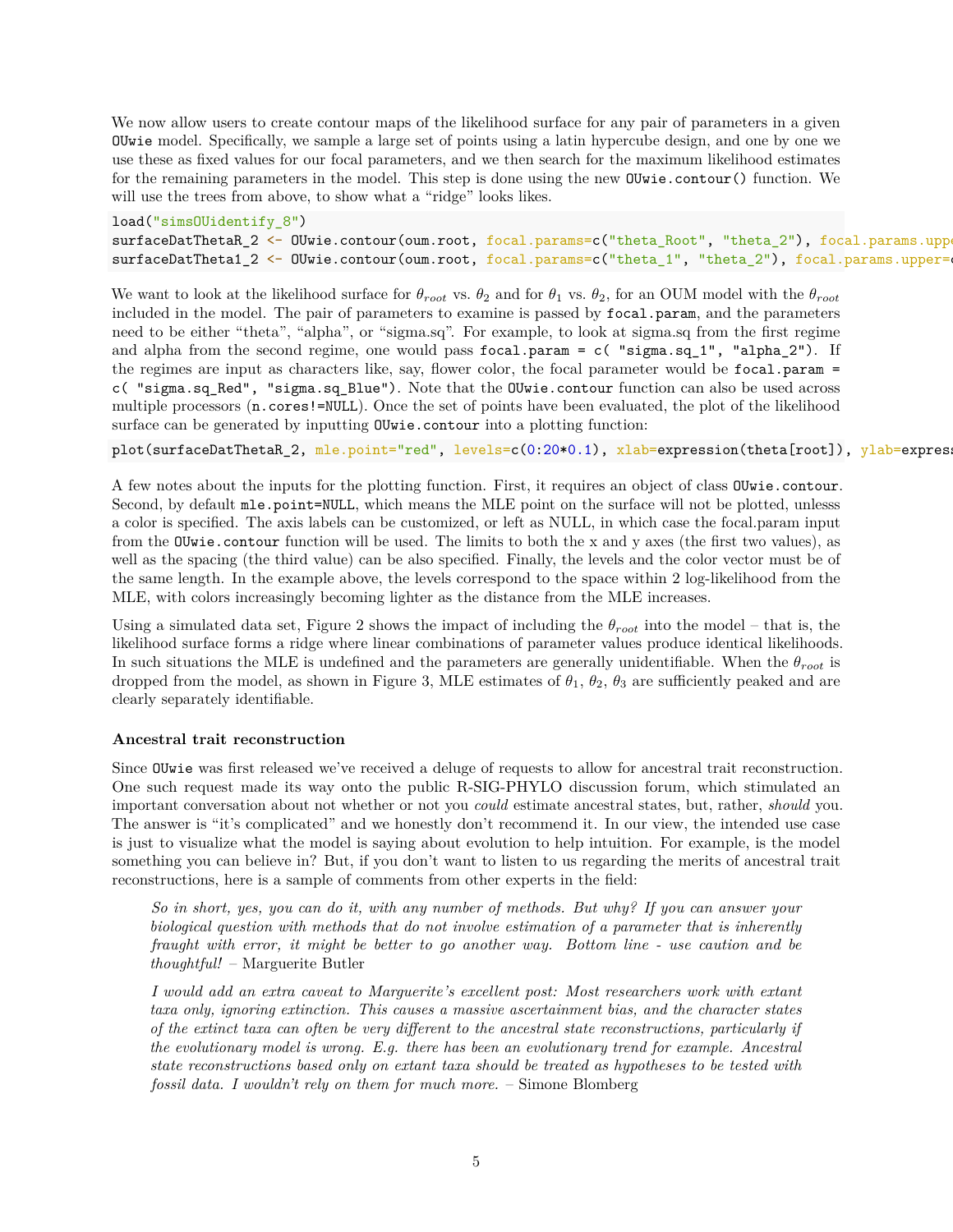

Figure 2: A contour plot of a OUM model, with the *θroot* included in the model. (A) The contour for when  $θ$ <sub>root</sub> and  $θ$ <sub>2</sub> are specified as the focal parameters, and (B) shows the likelihood surface for when  $θ$ <sub>1</sub> and  $θ$ <sub>2</sub> are specified. In both cases, the likelihood surface appears as a ridge, indicating that the regimes are not separately identifiable.



Figure 3: A contour plot of a OUM model, with the *θroot* removed from the model. (A) The contour for when  $\theta_1$  and  $\theta_2$  are specified as the focal parameters, and (B) for when  $\theta_1$  and  $\theta_3$  are specified, the likelihood surface is sufficiently peaked. In other words, the likelihood surface no longer appears as a ridge and regimes are separately identifiable.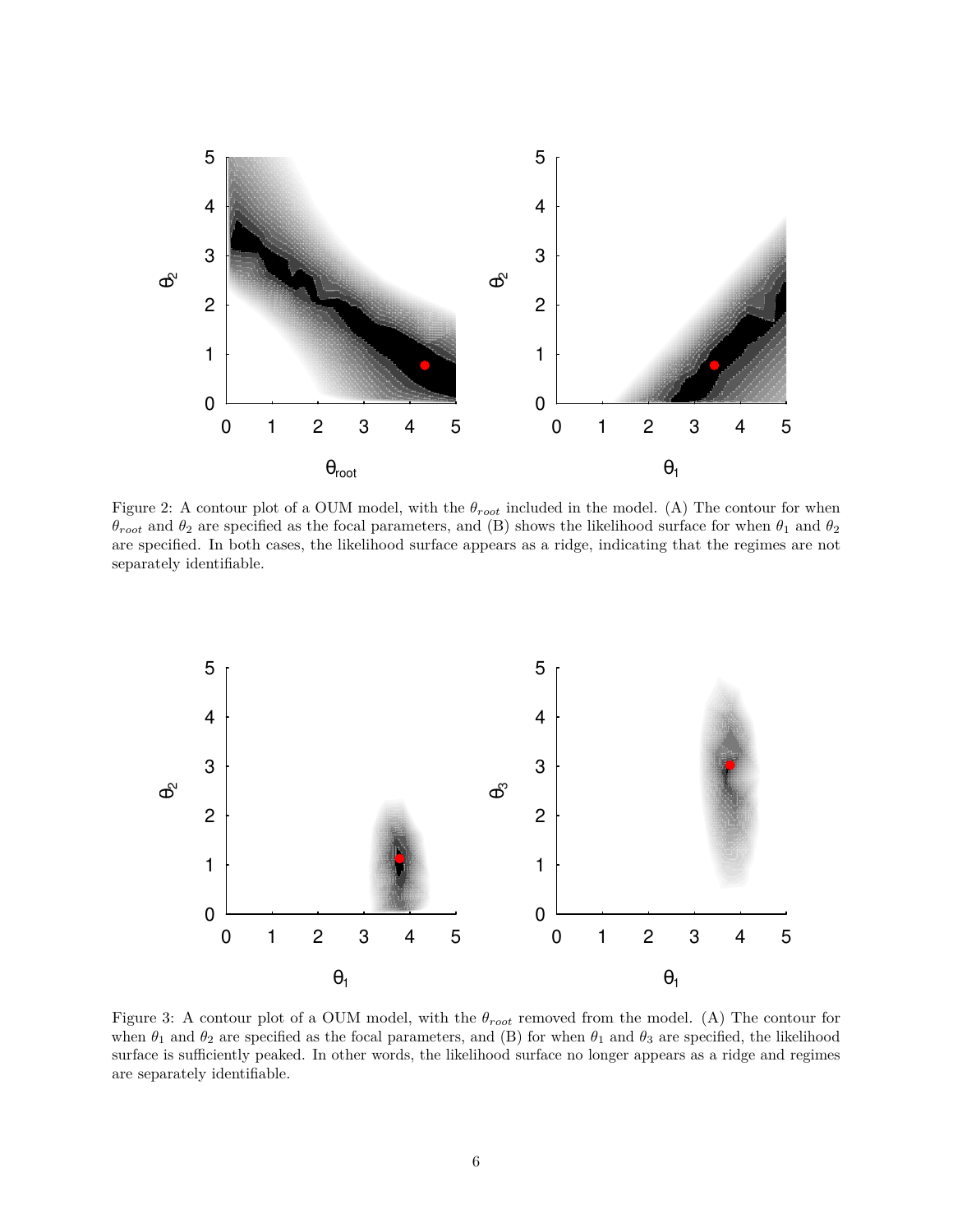*While I am at it, let me echo Simone and Marguerite's warnings. The predicted ancestral states will reflect the process you assumed to predict them. Hence, if you use them to make inferences about evolution, you will recover your own assumptions. I.e. if you predict from a model with no trend, you will find no trend, etc. Many comparative studies are flawed for this reason.* – Thomas Hansen

*Let me add more warnings to Marguerite and Thomas's excellent responses. People may be tempted to infer ancestral states and then treat those inferences as data (and also to infer ancestral environments and then treat those inferences as data). In fact, I wonder whether that is not the main use people make of these inferences. But not only are those inferences very noisy, they are correlated with each other. So if you infer the ancestral state for the clade (Old World Monkeys, Apes) and also the ancestral state for the clade (New World Monkeys, (Old World Monkeys, Apes)) the two will typically not only be error-prone, but will also typically be subject to strongly correlated errors. Using them as data for further inferences is very dubious. It is better to figure out what your hypothesis is and then test it on the data from the tips of the tree, without the intermediate step of taking ancestral state inferences as observations. The popular science press in particular demands a fly-on-the-wall account of what happened in evolution, and giving them the ancestral state inferences as if they were known precisely is a mistake.* – Joe Felsenstein

*The minor twist I would throw in is that it's difficult to make universal generalizations about the quality of ancestral state estimation. If one is interested in the ancestral state value at node N, it might be reasonably estimated if it is nested high up within the phylogeny, if the rates of change aren't high, etc. And (local) trends etc might well be reliably inferred. We are pretty confident that the common ancestor of humans and chimps was larger than many deeper primate ancestors, for instance. If N is the root of your available phylogeny, however, you have to be much more cautious.* – Nick Matzke

*I'll also add that I think there's a great deal to be skeptical of ancestral trait reconstruction even when large amounts of fossil data is available. You can try the exercise yourself: simulate pure BM on a non-ultrametric tree with lots of 'extinct' tips, and you'll still find pretty large confidence intervals on the estimates of the trait values. What does it mean to do ancestral trait reconstruction, if our calculations of uncertainty are that broad?* – Dave Bapst

These people probably know better than anyone about the power and limitations of the OU model in phylogenetics. So, don't listen to us, listen to them!

Still determined? Ok, fair enough. It is straightforward to run the ancestral trait reconstruction in OUwie. All you need is an object of class OUwie, which is plugged directly into the new OUwie.anc() function:

```
data(tworegime)
set.seed(42)
ouwiefit <- OUwie(tree, trait, model="OUM", scaleHeight=TRUE, root.station=FALSE, shift.point=0.5, algorithm=0.5, algorithm=0.5, algorithm=0.5, algorithm=0.5, algorithm=0.5, algorithm=0.5, algorithm=0.5, algorithm=0.5, alg
```
recon <- OUwie.anc(ouwiefit)

Ah! If you run the code above a somewhat snarky response is printed to the screen. Since you are here reading this, we think this is sufficient, and you are at least aware that we are not huge fans of this approach. So, there is no need to read the manual (it's basically the same as what you see here), and the proper way to call the OUwie.anc() function call is simply add in knowledge=TRUE:

recon <- OUwie.anc(ouwiefit, knowledge=TRUE)

From there, you can then easily plot these reconstructions using an internal function that recognizes the OUwie and OUwie.anc class:

#### **Generalized three-point structured algorithm**

A long time complaint about OUwie is that it does not scale well when trees exceed 1000 species. This was largely due to the fact that we relied completely on linear algebra functions, in particular, computing the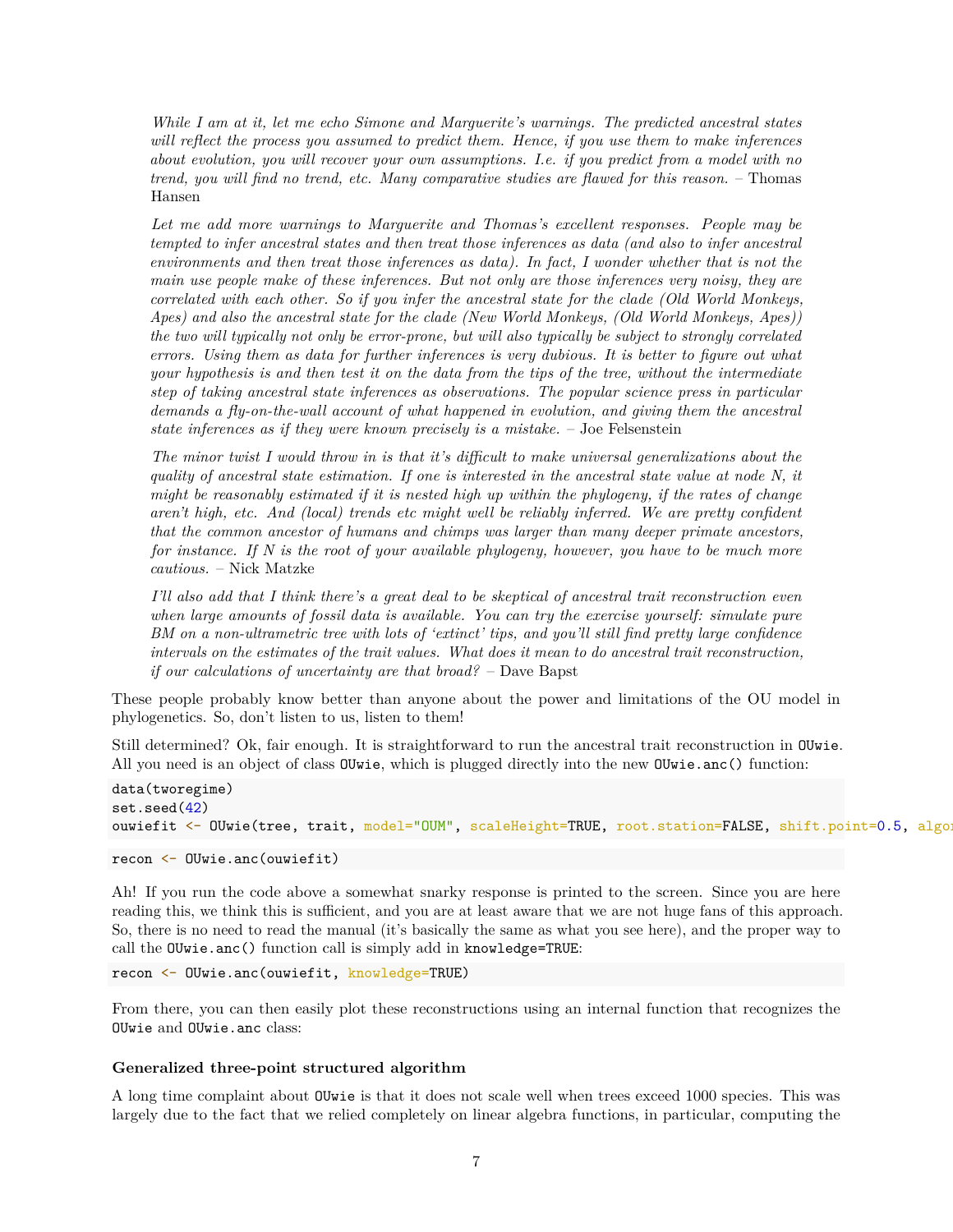

Figure 4: A plot of the ancestral state reconstruction under an OUwie model. 8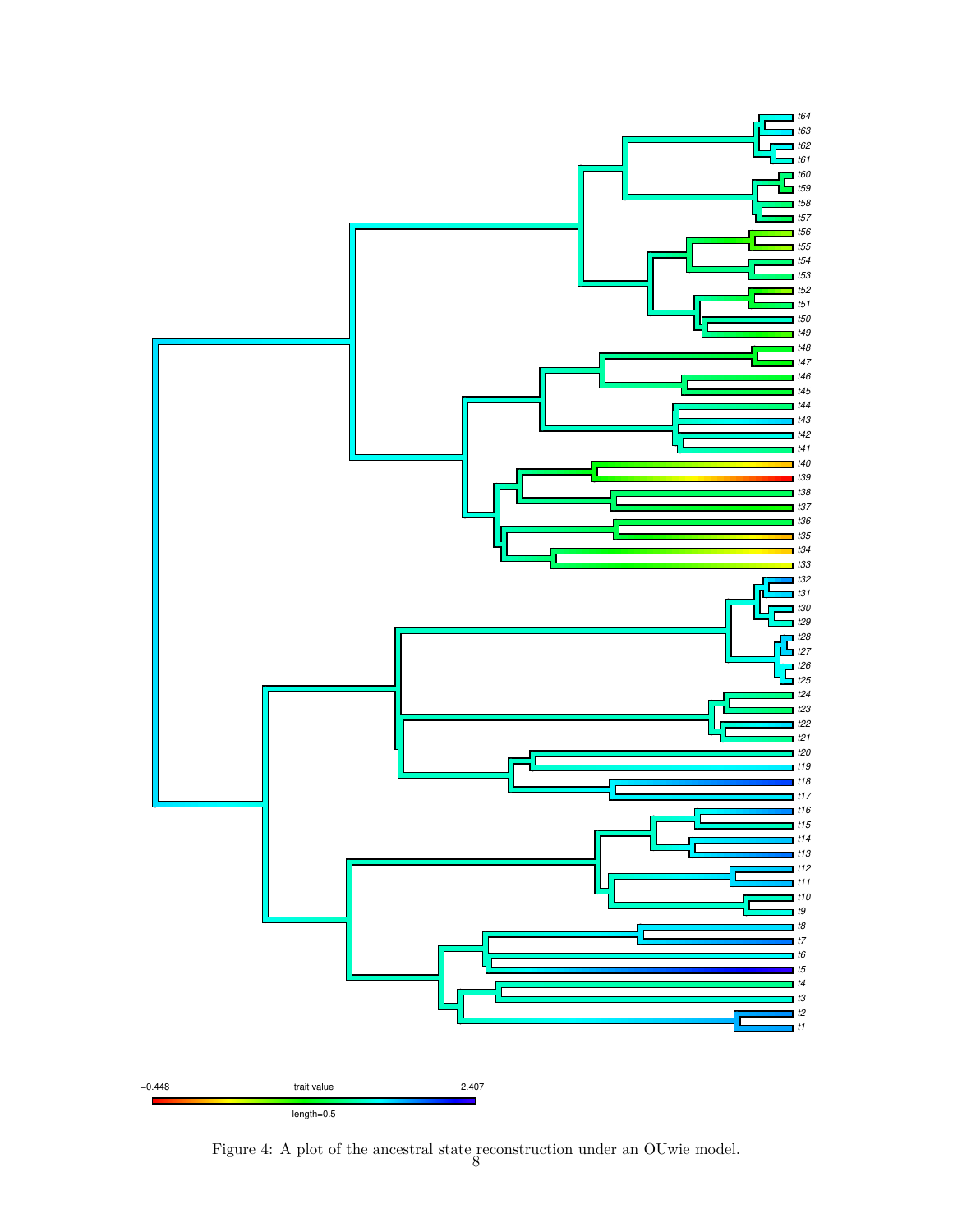determinant of the variance-covariance matrix, *V* , as well as inverting it to obtain the log-likelihood and calculate  $\theta_i$ . Starting with OUwie version 2.5, we include the generalize three-point algorithm of Ho and Ane (2014b) that bypasses the need for these inefficient calculations. The details of this algorithm are beyond the scope of this vignette and readers should consult Ho and Ane (2014b). The generalized three-point structured algorithm can now be specified in the OUwie() function call:

```
data(tworegime)
three.point <- OUwie(tree, trait, model="OUMV", root.station=FALSE, scaleHeight=TRUE, shift.point=0.5,
three.point
```

```
##
## Fit
## lnL AIC AICc BIC model ntax
## -14.79505 39.59011 40.62459 50.38453 OUMV 64
##
##
## Rates
\# \# \frac{1}{2}## alpha 1.7124628 1.712463
## sigma.sq 0.3518159 1.076873
##
## Optima
\# \# \frac{1}{2}## estimate 1.676914 0.5567907
## se NA NA
##
##
## Half life (another way of reporting alpha)
\# \# \frac{1}{2} \frac{2}{2}## 0.4047663 0.4047663
##
## Arrived at a reliable solution
We can compare this to the using the standard matrix determinant and matrix inversion:
data(tworegime)
invert <- OUwie(tree, trait, model="OUMV", root.station=FALSE, scaleHeight=TRUE, shift.point=0.5, algor
## Warning: The supplied regime painting may be unidentifiable for the regime
## painting. All regimes form connected subtrees.
invert
##
## Fit
## lnL AIC AICc BIC model ntax
## -14.79506 39.59011 40.6246 50.38453 OUMV 64
##
##
## Rates
\# \# \frac{1}{2}## alpha 1.7110818 1.711082
## sigma.sq 0.3517019 1.076479
##
## Optima
\# \# \frac{1}{2}## estimate 1.676894 0.5563541
```